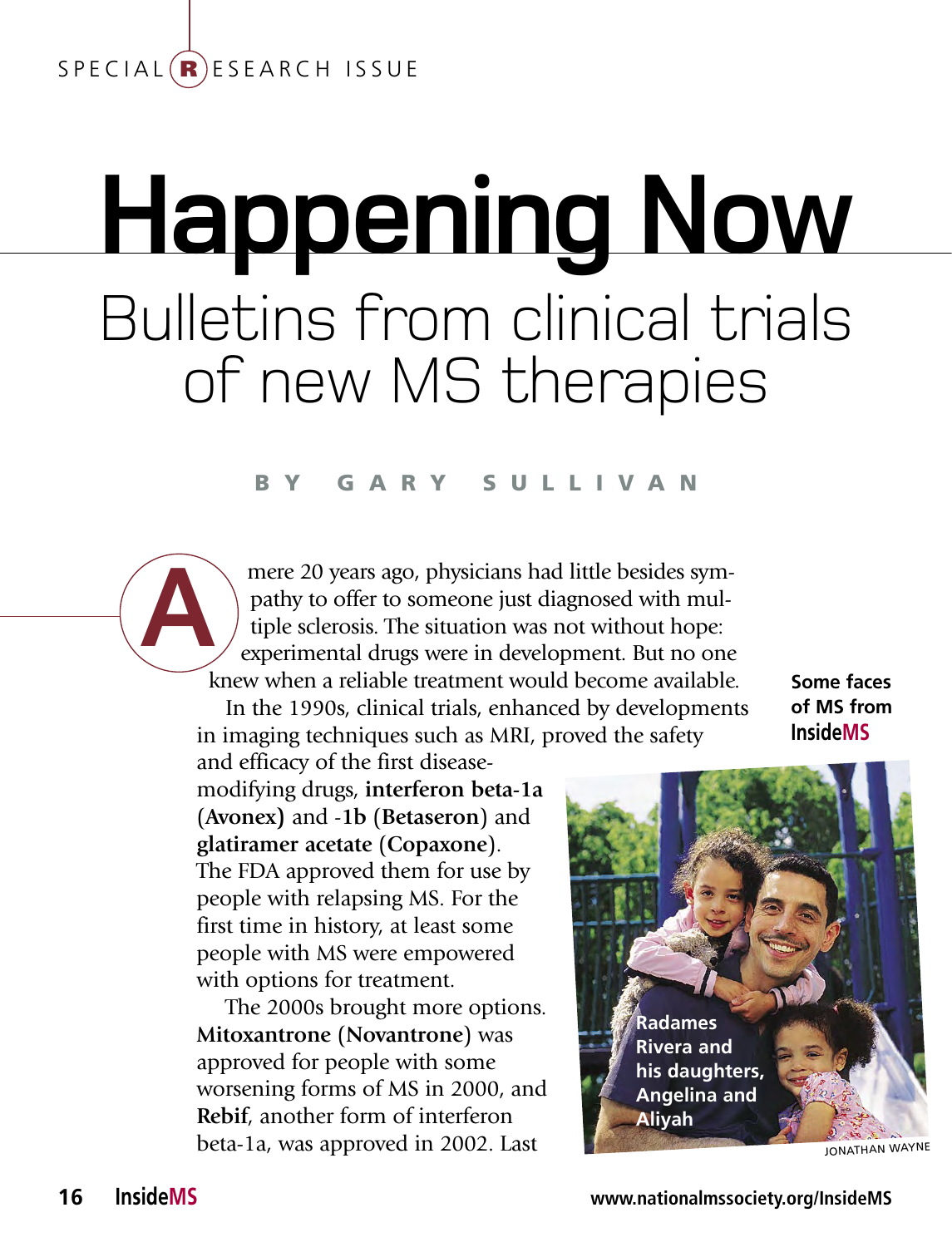year **natalizumab** (**Tysabri**), the first monoclonal antibody available for the treatment of MS (see **MABs**, page 18) was re-released to market for relapsing forms of MS after an earlier set-back.

As the 2010s beckon, still more treatment possibilities are being rigorously tested around the world. They range from drugs that more precisely target immune system problems to treatments that may repair some of the damage MS has already done. More than 130 clinical trials are in progress, while other experimental drugs are in earlier stages of development.

What follows are just a few of the treatments targeting the MS disease process in the pipeline. Others being tested include treatments for many MS symptoms, as well as rehabilitation techniques to help people with MS lead fuller lives.

## Combinations of proven treatments

If one MS drug can reduce disease activity by 30%, will two drugs that offer 30% reduction provide more benefit if taken

together? MS drug combo trials now in progress include:

**Avonex and Copaxone:** Dr. Fred Lublin at Mount Sinai Medical Center, New York, in collaboration with other centers in North America, launched a placebocontrolled trial—known as CombiRx—to study the use of Avonex and Copaxone in 1,000 people with relapsing MS. The trial is being funded by the National Institutes of Health and results are expected in 2009.

**Avonex and methotrexate vs. Avonex and methylprednisolone vs. Avonex and both:** Biogen Idec, which makes Avonex, is sponsoring this trial involving 313 people with relapsing-remitting MS whose disease has not responded fully to Avonex alone. Researchers at the Cleveland Clinic, in collaboration with others in the U.S., are studying the efficacy and safety of using Avonex with low-dose oral methotrexate or intravenous methylprednisolone or both. Methotrexate stops leukocytes, or white blood cells, from accumulating and methylprednisolone reduces inflammation and



Ed kashi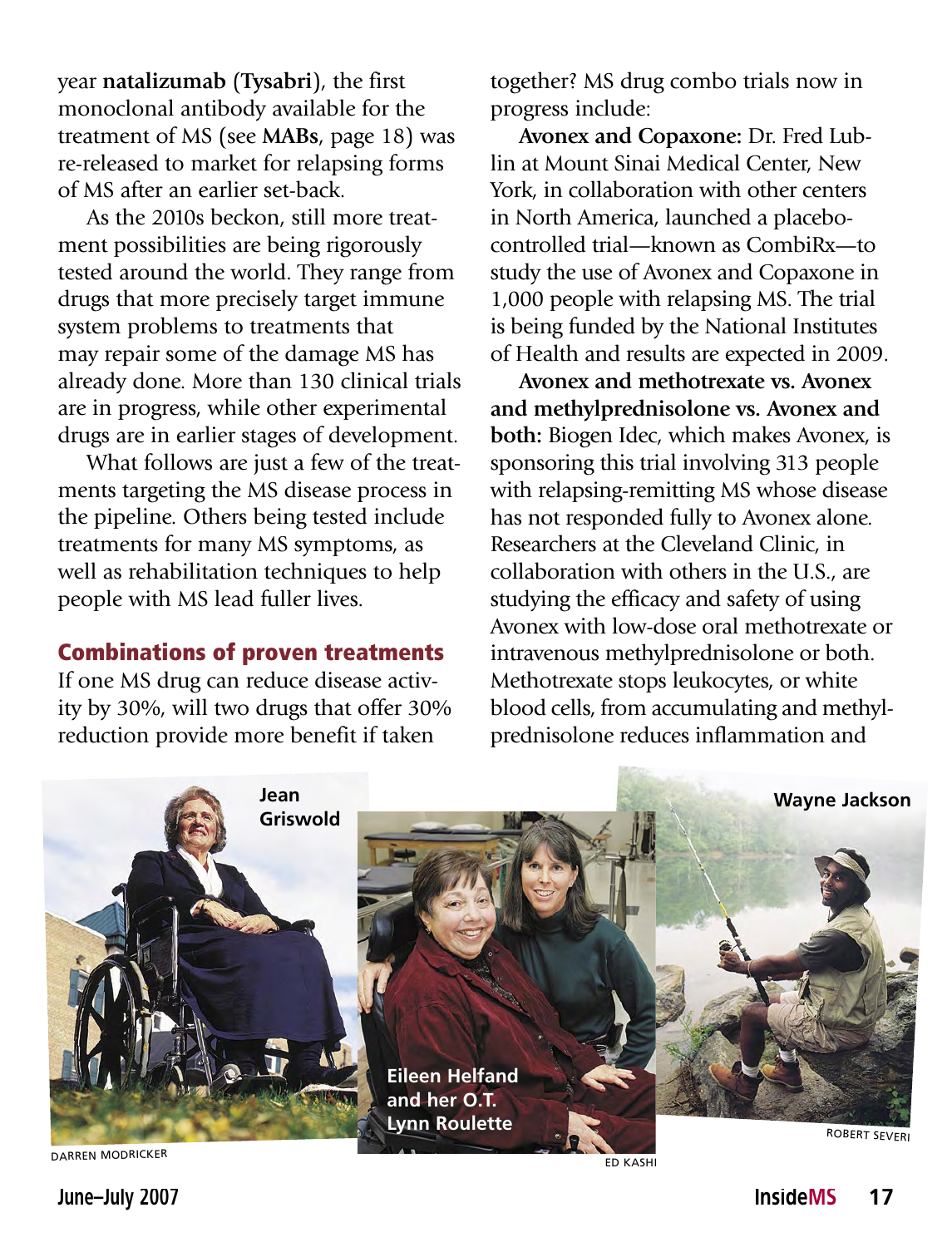# **A quick and easy clinical trial glossary**

**Double-blind** refers to a study in which neither the participants taking the drug, nor the doctors and nurses who see them, know who is taking the test drug and who is taking a placebo (see **placebo**, below). Double-blinding a trial helps to avoid bias.

**Open label** refers to a study in which doctors and participants know which drug is being taken.

**Phase I** studies are early safety trials in which all participants receive the experimental treatment. (Sometimes referred to as a **safety study**.)

**Phase II** (or **pilot**) studies are smallto-moderate-sized and are designed to further test a drug's safety and preliminarily evaluate its effectiveness.

**Phase III** studies involve hundreds, sometimes thousands, of people. These multi-center studies can last several years and may involve people in many countries. These are designed to unequivocally answer the question of effectiveness and to collect further safety data. A successful phase III study often leads to an application for FDA approval to put the drug on the market.

**Placebo** is an inactive, non-drug compound that is designed to look just like the test drug. It is given to some of the people in clinical trials as a way of comparing drug benefits and side-effects.

closes the blood-brain barrier, which is compromised in MS.

**Copaxone and Novantrone:** Teva Neuroscience, which makes Copaxone, is sponsoring this early, open-label safety study of Copaxone and Novantrone in 40 people with relapsing and progressiverelapsing MS.

**Copaxone and prednisone:** Teva Neuroscience is also testing Copaxone in combination with prednisone, which reduces inflammation and closes the blood-brain barrier. This phase III trial is following 500 people with relapsingremitting MS taking either both drugs or Copaxone and an inactive placebo.

## Monoclonal antibodies, or MABs

Much MS research focuses on the immune system and testing new ways to modify it. Several monoclonal antibodies that **target specific immune cells** responsible for MS damage have shown promising results in clinical trials. One of those MABs, Tysabri, is now approved for relapsing forms of MS. Others are still in progress:

**CNTO 1275** interferes with the triggering of the body's inflammatory response by blocking cytokines, which signal other immune cells to attack. Centocor, Inc., launched a phase II placebo-controlled trial involving 250 people with relapsingremitting MS in 2004.

**Zenapax (daclizumab)**, which also blocks signaling cytokines, was tested in a placebo-controlled trial of 270 people with active relapsing MS. PDL BioPharma announced in March 2007 that treatment resulted in a significant reduction of disease activity on MRI; a full report will be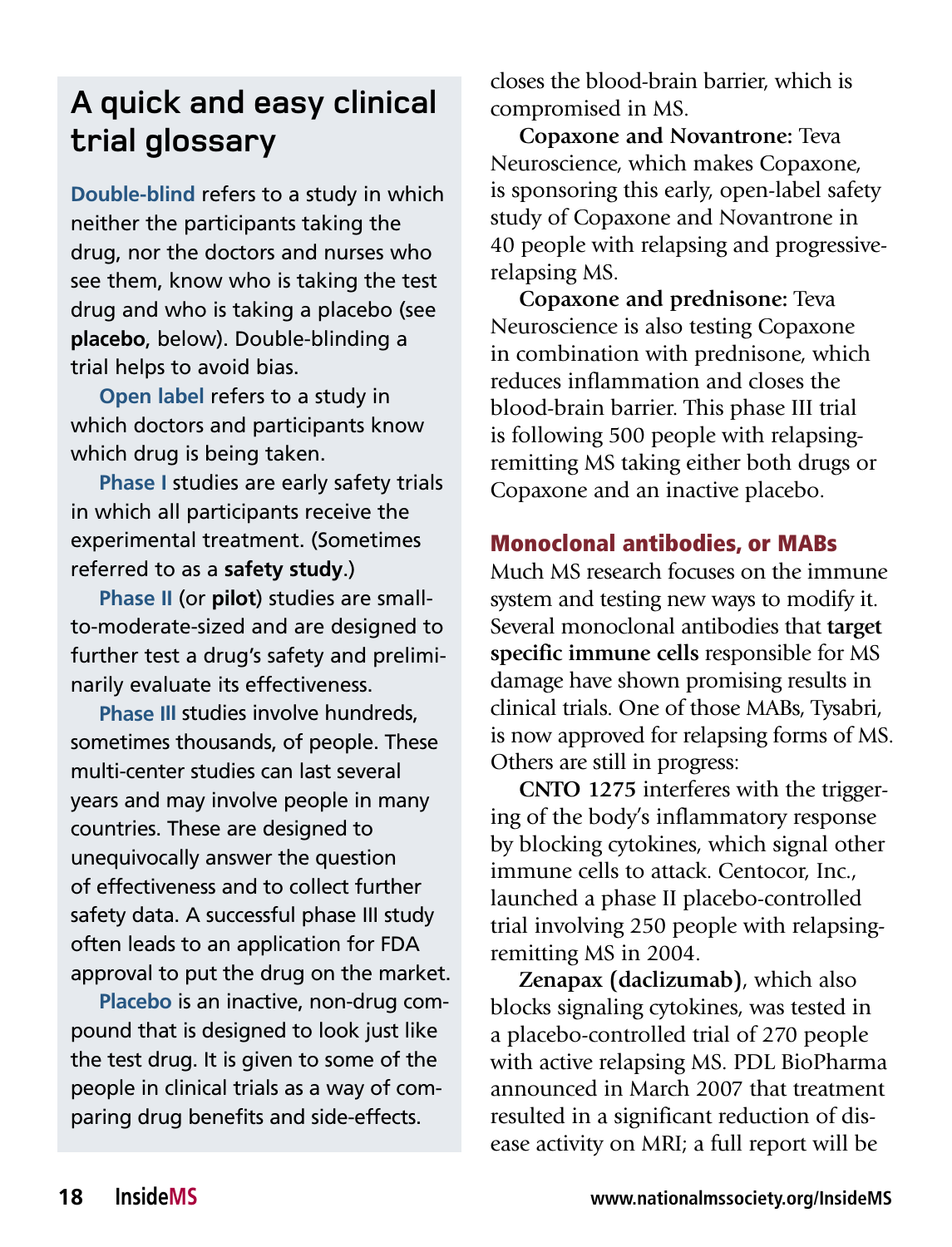submitted for presentation at an upcoming medical meeting.

**Rituxan (rituximab)** is FDA-approved for the treatment of B cell non-Hodgkin's lymphoma, B cell leukemia, and rheumatoid arthritis. It binds to B cells, flagging them for destruction by the immune system. It is being studied in MS in three clinical trials, including a small study funded by the Society. Genentech, Inc., which makes the drug, launched two phase II trials, one involving 435 people with primary-progressive MS, and another in 104 people with relapsing-remitting MS in the U.S. and Canada, in 2004. In the latter study, researchers reported at the American Academy of Neurology 2007 meeting that treatment with rituximab led to significantly fewer inflammatory brain lesions and relapses over a 6-month period.

#### The hormones

Research into the gender differences in MS, sparked by Society initiatives, is beginning to pay off in possible treatments.

**Estriol:** UCLA investigators launched a Society-funded two-year phase II trial of estriol, a form of estrogen whose levels are increased in pregnancy, in 130 women with early relapsing-remitting MS. Results from the Society-funded phase I trial showed that the hormone shrank the number and size of brain lesions as seen on MRI.

**Progesterone** and **estradiol**: French researchers are comparing these two hormones in combination against an inactive placebo in 300 women with relapsing MS just after childbirth to see if the drug combo can prevent postpartum MS relapses.

**Testosterone:** In a Society-funded phase I trial at UCLA, results showed that **Androgel** (testosterone gel applied to the skin) significantly improved cognitive function and slowed brain tissue loss in 10 men with relapsing-remitting MS. A phase II trial is in the planning stage.



PATRICK HARBRON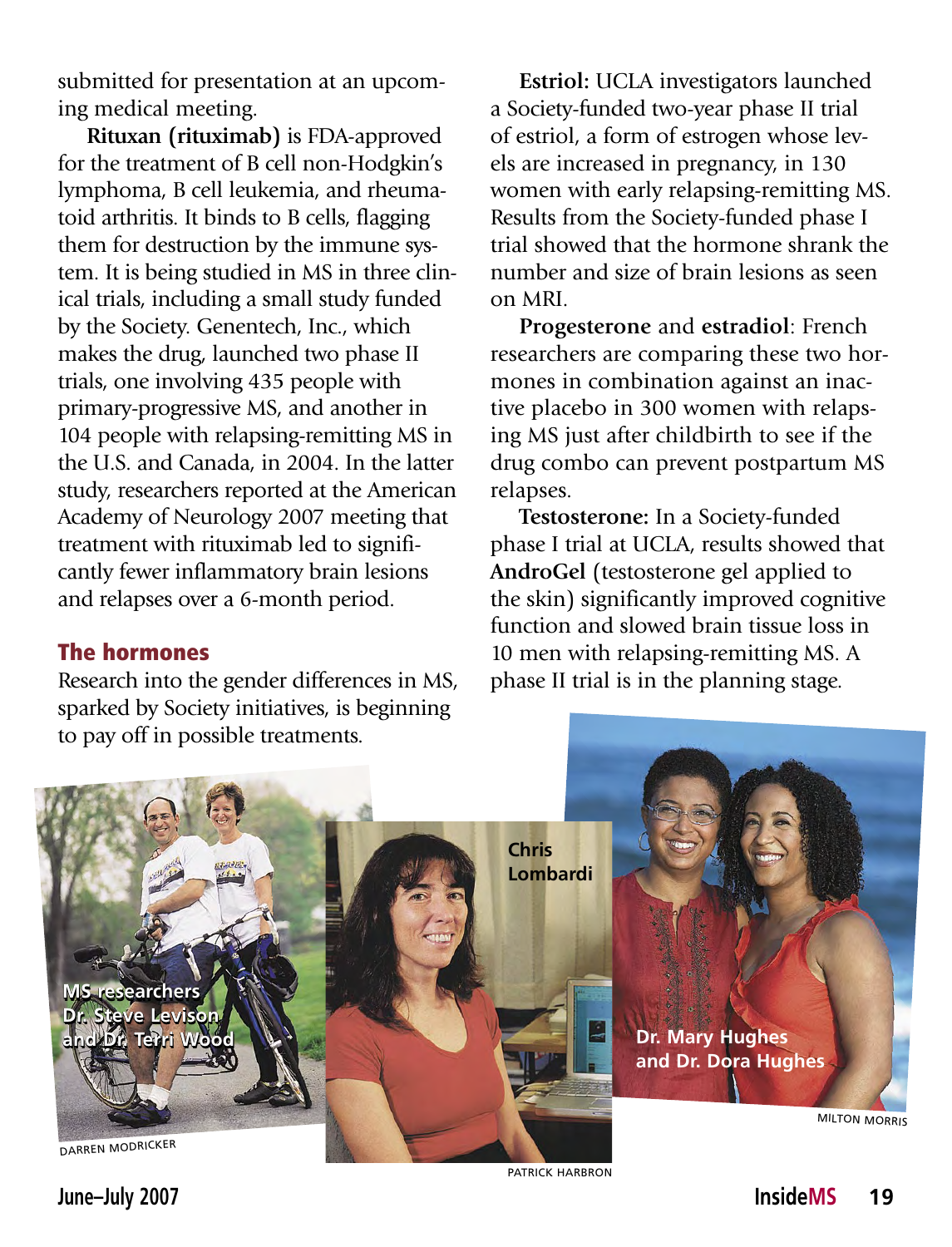## **Studies in progressive MS**

The majority of experimental treatments in current clinical trials are for relapsing forms of MS. As discussed in "The Road Ahead" on page 38, one reason for this is that relapses are easy to measure. While better solutions are being sought, treatments for progressive MS **are** being studied. Some are mentioned elsewhere in this article. Others include:

**ABT-874:** This monoclonal antibody inhibits signaling cytokines and is being studied by Abbott Laboratories in an international multi-center phase II trial in 130 people with secondaryprogressive and relapsing-remitting MS.

**Cyclophosphamide vs. methylprednisolone:** Cyclophosphamide is currently used to treat lymphomas and some forms of leukemia and lupus. Preliminary studies of IV cyclophosphamide in people with secondary-progressive MS reported encouraging results. A phase III trial with 360 participants will compare the drug with methylprednisolone for two years.

**MBP8298:** A synthetic myelin basic protein fragment, or peptide, may make the immune system of people with MS tolerant of myelin. A phase II/III study involving 550 people with secondaryprogressive MS is in progress.

**Oral Fampridine-SR:** Acorda Therapeutics announced some positive results of a phase III trial of this MS pill that compensates for lost nerve conduction. The trial

involved 301 people with all forms of MS. The treatment provides symptomatic relief, but does not stop disease progress. The FDA asked for an additional study to prove its effectiveness.

**Nerve protection:** two different compounds are now in clinical trials in the U.K. If effective, they may specifically benefit people with progressive MS.

**Lamotrigine**, already in use to prevent seizures in people with epilepsy, is being tested to see if it can prevent or slow progressive shrinking of the brain (atrophy) in people with secondaryprogressive MS.

**THC (tetrahydrocannabinol)**, a cannabinoid, is being tested for its potential to slow disease progression in people with progressive forms of MS (see "Considering Cannabis," page 56).

The National MS Society also aggressively funds research to better understand progressive MS, including:

 $\blacksquare$  A study at the University of Texas Southwestern Medical Center in Dallas of the immune dynamics in primaryprogressive MS.

■ A University of Louisville study to identify the immune cells that appear to contribute to a more severe, progressive disease course in mice.

■ A study at VA Western NY Healthcare in Buffalo using novel imaging methods to track immune-cell activity in secondary-progressive MS.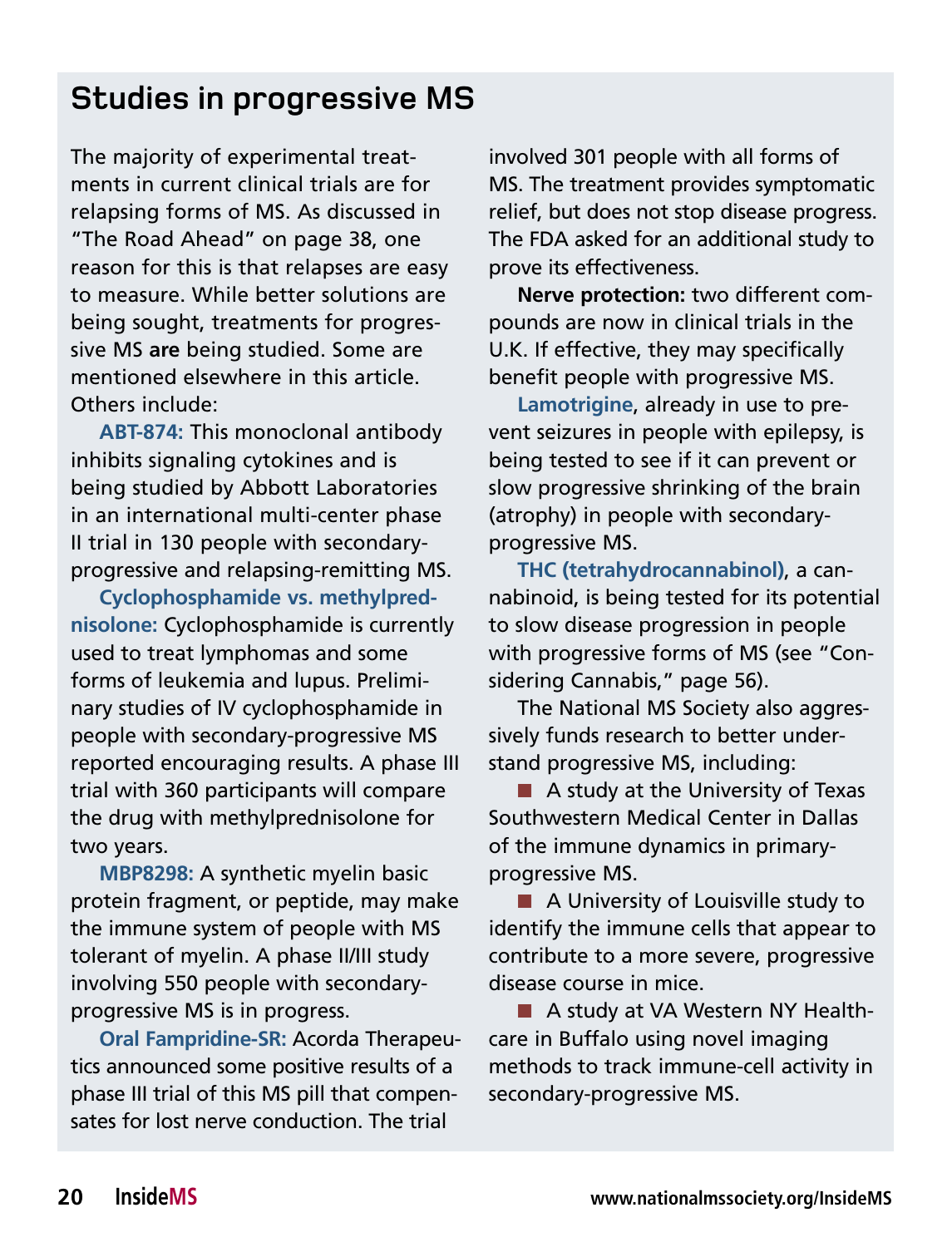## MS "vaccines"

Some scientists believe they can "re-train" the immune system to leave myelin alone. They have been working to develop a vaccine that will induce immunity against T cells that attack myelin.

**Tovaxin:** Sponsors of a phase I "dose escalation" trial tested this T-cell vaccination—in which a person's immune cells are removed, altered in a lab, and reinjected—in 15 people with relapsing or secondary-progressive MS. Everyone in the dose 2 group had a significant reduction in their myelin-reactive T cells. Last year, Opexa Therapeutics, which makes this treatment, launched a phase II trial involving 150 people with relapsing-remitting MS or CIS (Clinically Isolated Syndrome, a single demyelinating event suggestive of MS).

**NeuroVax:** Investigators at the Oregon Health Science University, Portland, recently reported on their study of Neuro-Vax in people with relapsing and progressive MS. NeuroVax is a vaccine made of protein fragments from a docking site on the surface of T cells. It's manufactured by the Immune Response Corporation.

By examining blood samples taken from six people before and after three monthly injections, investigators found that "Treg" cells—a type of T cell that can suppress the immune attack—were increased to a level equal to people without MS. A multi-center phase II trial of NeuroVax was just launched in Central and Eastern Europe.

**RTL1000:** Molecules called "recombinant TCR ligands," or RTLs, bind directly to the receptor on myelin-specific T cells. This should inhibit their ability to cause damage to myelin. Artielle ImmunoTherapeutics, Inc., is in the midst of a phase I safety study of RTL1000 in 36 people with relapsing-remitting or secondary-progressive MS.

## Neuroprotection and repair

Last November 50 members of four **Nervous System Repair "Dream Teams,"**  funded by the National MS Society through its **Promise: 2010 c**ampaign (see page 63), met for the first time to share data and problem-solve together. These



david Orndorf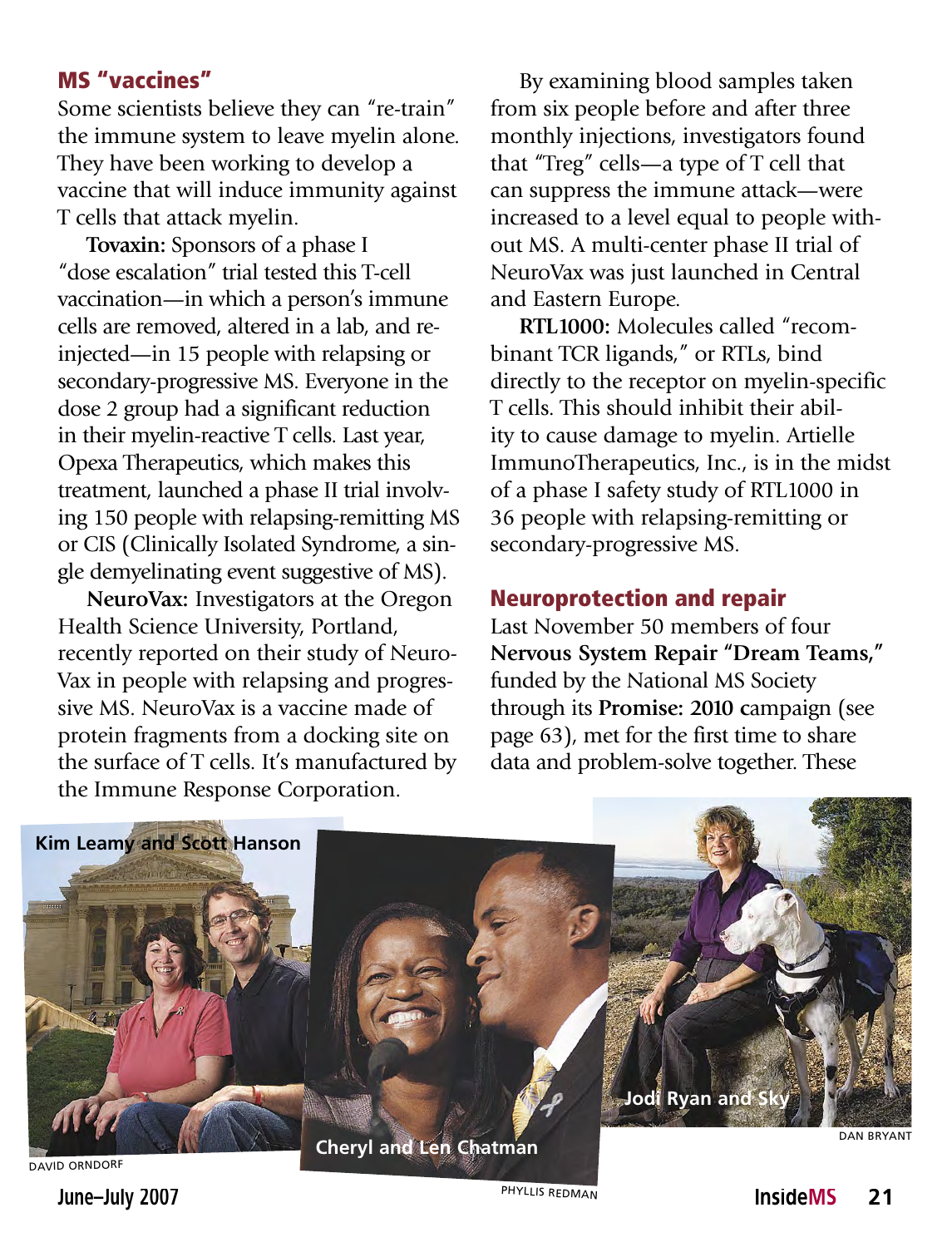teams are paving the way for clinical trials of therapy to protect nervous system tissue and restore function. People with both relapsing and progressive forms of MS stand to benefit from these new directions.

Early studies have identified a molecule called **glutamate**, which helps excite nerve cells, in MS brain lesions. Some research suggests that too much glutamate may contribute to tissue damage. Scientists at the University of California, San Francisco are testing the ability of an oral drug currently approved for ALS (Lou Gehrig's disease) called **riluzole** to prevent the release of glutamate. The team is conducting a Society-supported phase I trial in 40 people recently diagnosed with relapsingremitting MS. Participants are taking either Avonex plus riluzole, or Avonex plus inactive placebo, over two years. This trial is funded through the Society's regular research grant program.

## The race for an MS pill

Several oral MS therapies made news last year, bringing hope to the needle-weary.

**Oral cladribine:** Results from a phase II trial of this immunosuppressive drug by Serono encouraged the FDA to designate this drug as a "fast track product." This should expedite the review of an international phase III trial now in progress, as soon as the trial is completed. More than 1,200 people are participating in this multi-center trial.

**Oral fingolimod (FTY720):** A phase II controlled clinical trial in 255 people with active, relapsing MS found that up to 77% of those taking fingolimod remained free of relapses over two years. International phase III trials sponsored by Novartis and involving more than 2,000 people are now underway.

**Oral BG00012:** A multi-center phase II controlled clinical trial of this immune system modulator, sponsored by Biogen Idec, and Fumapharm AG, led to a 69% reduction in MS inflammation as seen on MRI scans in people with relapsingremitting MS.

**Oral MN-166:** In 2005, MediciNova, Inc., launched a phase II multi-center trial in Eastern Europe of an oral drug that may inhibit MS inflammation. Results are expected later this year or in 2008.

**Oral SB-683699:** A phase II study of 350 people with relapsing-remitting MS was recently launched by manufacturer GlaxoSmithKline. The drug is thought to reduce the number of active white blood cells that breach the blood-brain barrier and enter the brain.

**Oral teriflunomide:** An open-label, 180-participant, 144-week extension study of this agent, which is believed to modulate T cells, showed that those on placebo during the original trial who switched to the active drug experienced up to an 85% decrease in new, active areas of disease activity as seen on MRI by the final week of the study. A larger study in more than 1,000 people, sponsored by Sanofi-Aventis, is underway.

## A role for statins in MS?

Statins are drugs used to lower high cholesterol. They have also been shown to modulate immune responses. Lab research suggests that statins can reduce the severity of an MS-like disease in mice,